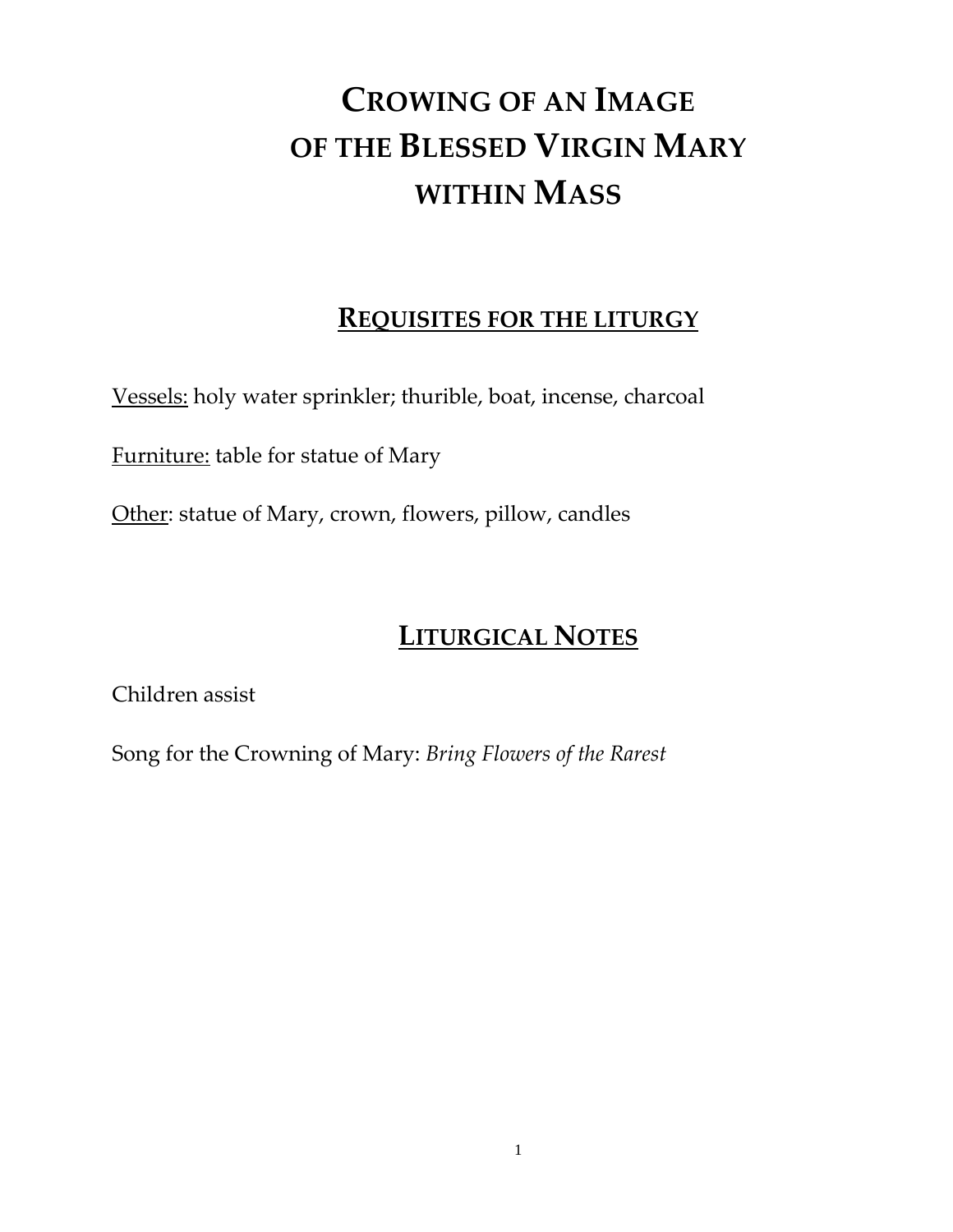### **INTRODUCTORY RITES**

### **LITURGY OF THE WORD**

# **RITE OF CROWNING**

## **THANKSGIVING AND INVOCATION**

*After the Homily, the Priest and Deacon stand and go to the place where the statue of Mary is prepared; the assembly remains seated. The crown is brought forward.*

Priest

**Blessed are you, Lord, God of heaven and earth for in your mercy and justice you cast down the mighty and exalt the lowly. Your marvelous wisdom is shown above all in the word made flesh and in his Virgin Mother. For he, your Son, who freely humbled himself even unto death on the cross, now sits at your right hand and is radiant with unending glory, the King of kings and Lord of Lords; and she, the Virgin who wished to be called your servant, was singled out to be Mother of the redeemer and true Mother of all the living: now she is exalted above the choirs of angels**

2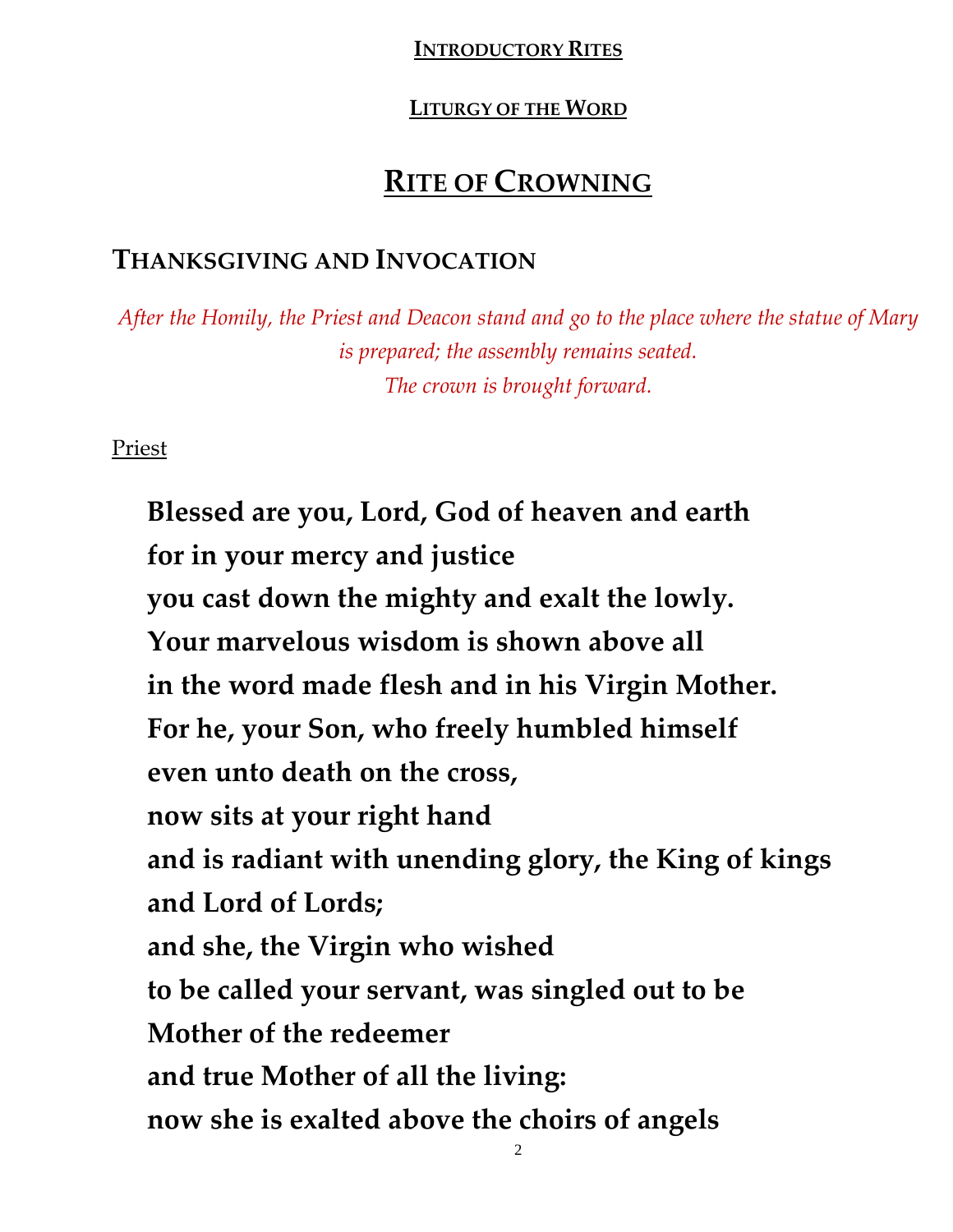**and reigns in glory with her Son, praying for all of us, the Queen of mercy, pleading for grace. Merciful Lord, look upon us your servants, who by crowing this image of the Mother of your Son, proclaim him as King of all creation and approach her as our queen. Give us the grace to follow them in serving you; to do what love demands for the sake of our brothers and sisters; to deny ourselves and spend ourselves, so as to win our neighbors for you; to be lowly on earth, so as to be exalted in heaven where you reward your faithful servants with a crown of life.**

## **We ask this through Christ our Lord.** (Amen).

## **CROWNING**

*The Priest sprinkles the crown with holy water. The Song for the Crowning of Mary begins. The crown is placed on the statue of Mary. The Priest incenses the statute of Mary and returns with the Deacon to the chair. The Song ends.*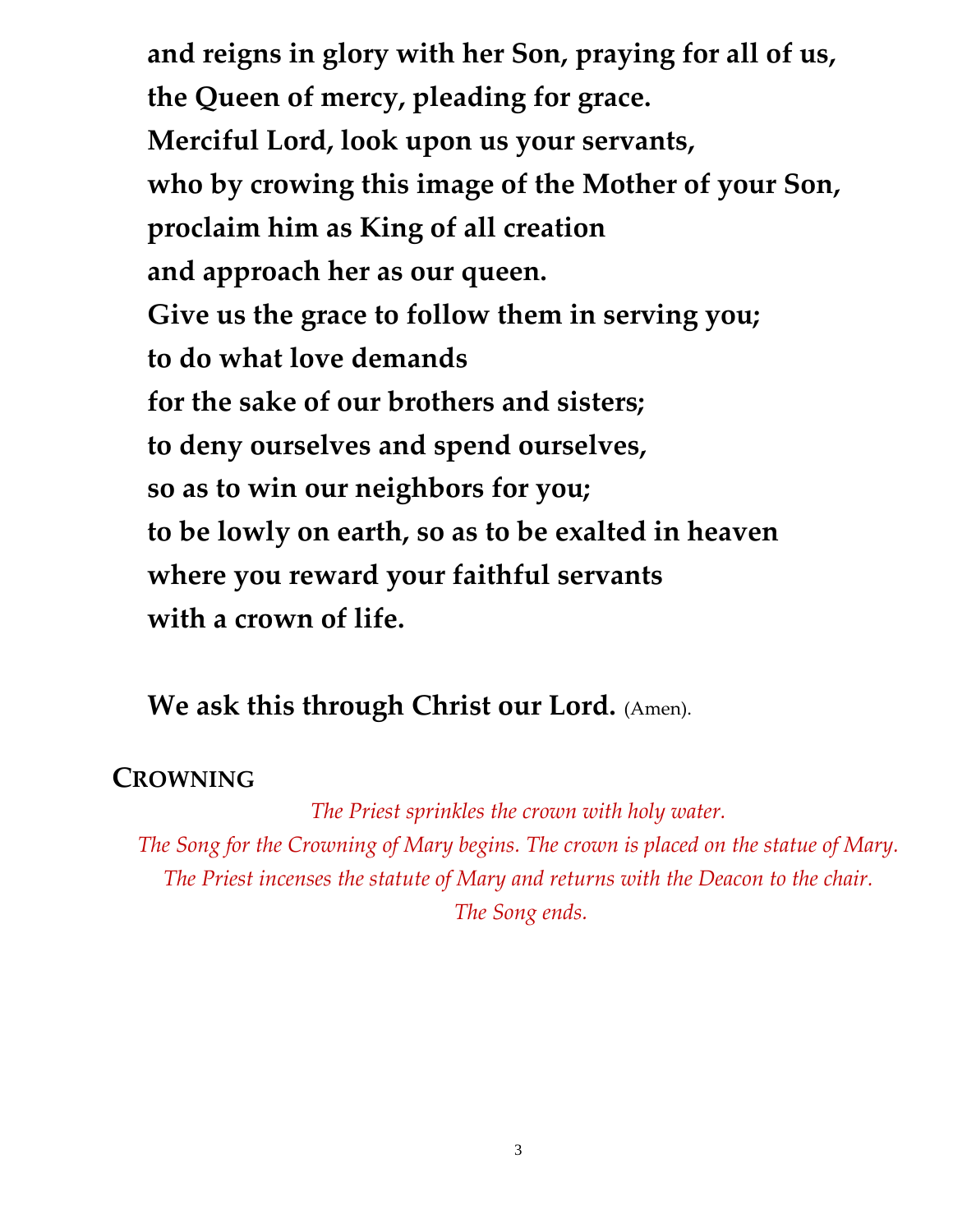## **CREED**

*Mass continues in the usual way with the Creed and General Intercessions, using the intercessions provided below:*

## **GENERAL INTERCESSIONS**

Priest

**Now let us humbly pray to God our Father, who has done great things for the Blessed Virgin Mary and continues his marvelous works in the Church.** 

Deacon or Reader

For the Church, that in unison with Mary it may proclaim the wonderful works of God and make his mercy known to all the nations, for he casts down the mighty from their thrones and raises up the lowly. Let us pray the Lord. (Lord, hear our prayer).

For all the peoples of the earth, that under the impulse of the Holy Spirit they may be gathered into the one people of God under the rule of Christ the King. Let us pray the Lord. (Lord, hear our prayer).

For harmony among nations, that through the prayers of the Queen of peace hatred may be laid to rest, wars ended, and all the earth enjoy prosperity and peace. Let us pray the Lord. (Lord, hear our prayer).